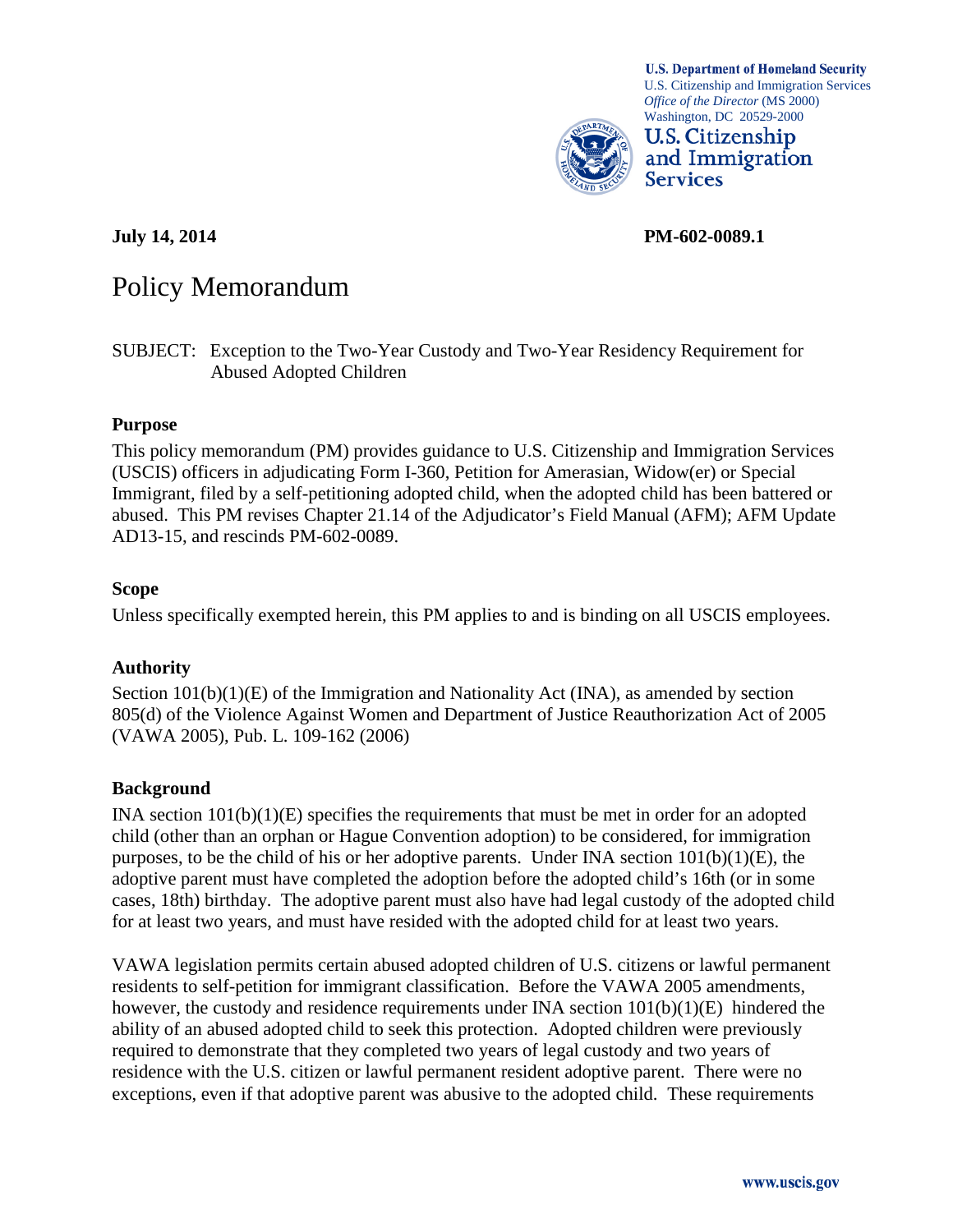left children who were victims of domestic abuse ineligible for immigrant classification and ineligible to file a self-petition until they remained in the abusive household for at least two years. Others were ineligible because they were removed or fled from an abusive household before they had met the two-year legal custody and two-year residency requirements.

Section 805(d) of VAWA 2005 eliminated these two requirements in amending the definition of an adopted child under INA section  $101(b)(1)(E)(i)$  for a child who has been battered or subjected to extreme cruelty by the adoptive parent or by household family members of the adoptive parent. The VAWA 2005 changes allow abused adopted children to leave an abusive household without adversely affecting their eligibility to file a VAWA self-petition.

# **Policy**

The guidance herein is applicable to the self-petitioning child filing a VAWA-based Form I-360.

An abused adopted child submitting a petition for classification as a lawful permanent resident under INA section 204 must still show a valid adoption and that he or she shared a residence for some period of time with the abusive adoptive parent. However, the amendment to INA section 101(b)(1)(E) means that an adopted child who has been abused by the adoptive parent or household family member is no longer required to present evidence that he or she has been in the custody of, and resided with, the adoptive parent for at least two years.

# **Implementation**

Accordingly, the AFM is revised as follows:

 1. Add new paragraph (d) to AFM Chapter 21.14 entitled "Self-petitions by Abused Spouses and Children" to read:

# **Chapter 21.14: Self-petitions by Abused Spouses and Children**

\* \* \*

# (d) Abused Adopted Child.

(1) Removal of 2-Year Legal Custody and 2-Year Residency Requirement. Generally, for an adoption to be the basis for granting immigration benefits, evidence of the following is needed to establish an adopted child's eligibility under INA sections 201(b)(2)(A)(i) or 203(a)(2)(A):

- A legal adoption took place:
	- Prior to the child reaching the age of 16; or
	- Prior to the child reaching the age of 18, if the child is the birth sibling of another child who was under 16 at the time he or she was adopted by the same adoptive parent;
- The adoptive parent(s) had two years of legal custody of the child; and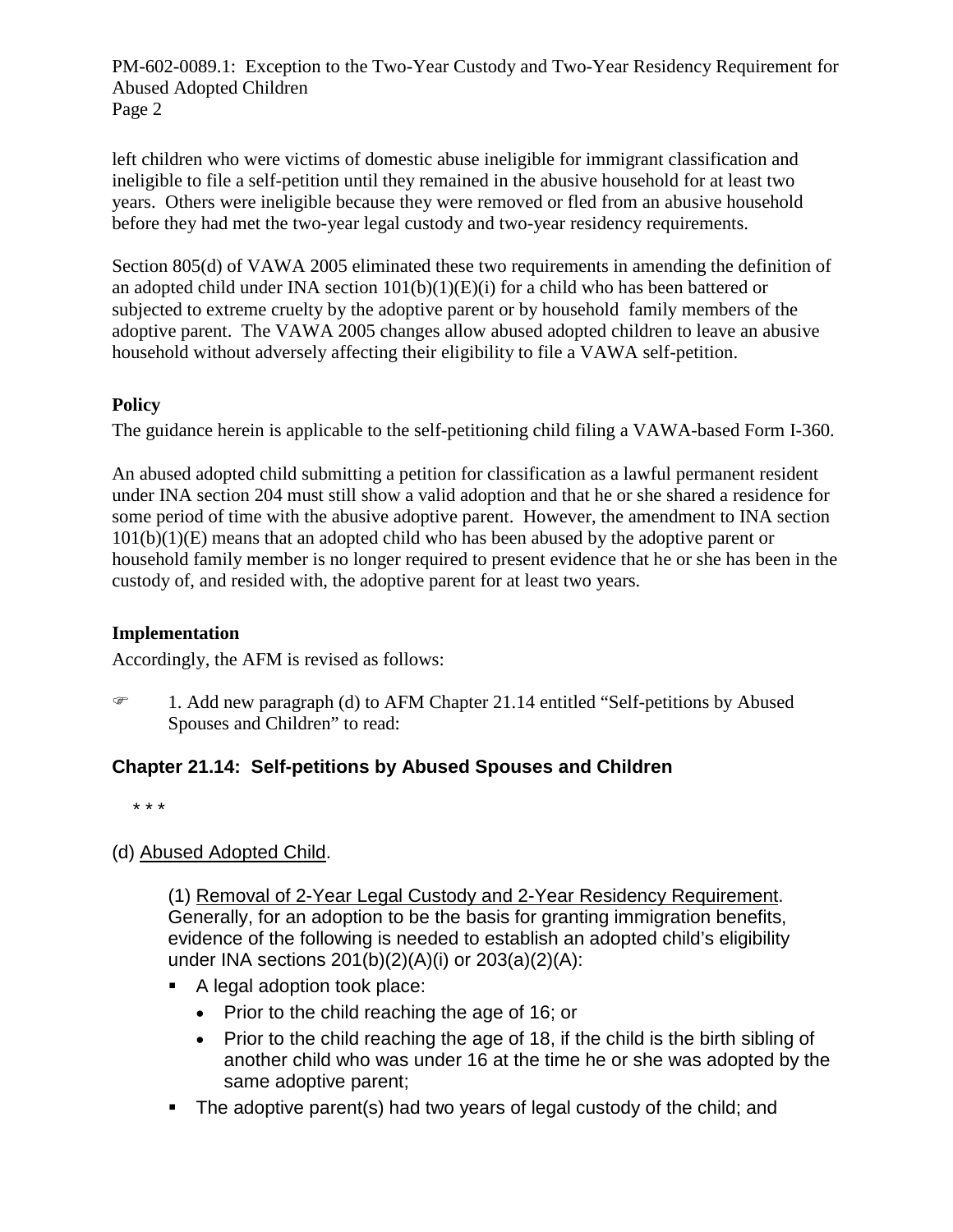• The adoptive parent(s) had two years of residence with the child.

However, section 805(d) of VAWA 2005 amended the definition of adopted child in INA section 101(b)(1)(E)(i). This change in the law removed the two-year legal custody and the two-year residency requirement for adopted children who were battered or subjected to extreme cruelty by their adoptive parent(s) or household family members.

(2) Applicability of  $101(b)(1)(E)(i)$ . The amendment to  $101(b)(1)(E)$  is applicable to any child who is the beneficiary of a Form I-130, Petition for Alien Relative, and to the self-petitioning child filing a VAWA-based Form I-360, Petition for Amerasian, Widow(er) or Special Immigrant.

A self-petitioning child, who is related to his or her abusive parent through adoption, will not need to establish the two-year legal custody and two-year residency requirements with the adoptive parent if the self-petitioning child can demonstrate that he or she was battered or subjected to extreme cruelty by the adoptive parent or a member of the adoptive parent's family residing in the same household.

# (3) Eligibility Requirements.

(A) Self-Petitioning Child of Abusive USCs and LPRs (Generally). INA section 204 allows for children of abusive U.S. citizens and lawful permanent residents to self-petition for classification as lawful permanent residents. The child self-petitioner is required to provide evidence that he or she:

- Is the child of a U.S. citizen or lawful permanent resident or was the child of a U.S. citizen or lawful permanent resident who within the past 2 years lost or renounced citizenship or lawful permanent resident status due to an incident of domestic violence;
- Is eligible to be classified under INA section  $201(b)(2)(A)(i)$  or  $203(a)(2)(A);$
- Resides or has resided with the abusive U.S. citizen or abusive lawful permanent resident parent;
- Has been battered by or has been the subject of extreme cruelty perpetrated by the U.S. citizen or lawful permanent resident parent; and
- Is a person of good moral character, if age 14 or older.

(B) Self-Petitioning Adopted Child of Abusive USCs and LPRs. The VAWA 2005 amendments to the definition of an adopted child (i.e., the removal of the two-year custody and two-year residency requirements for abused adopted children) do not remove the need for adopted children to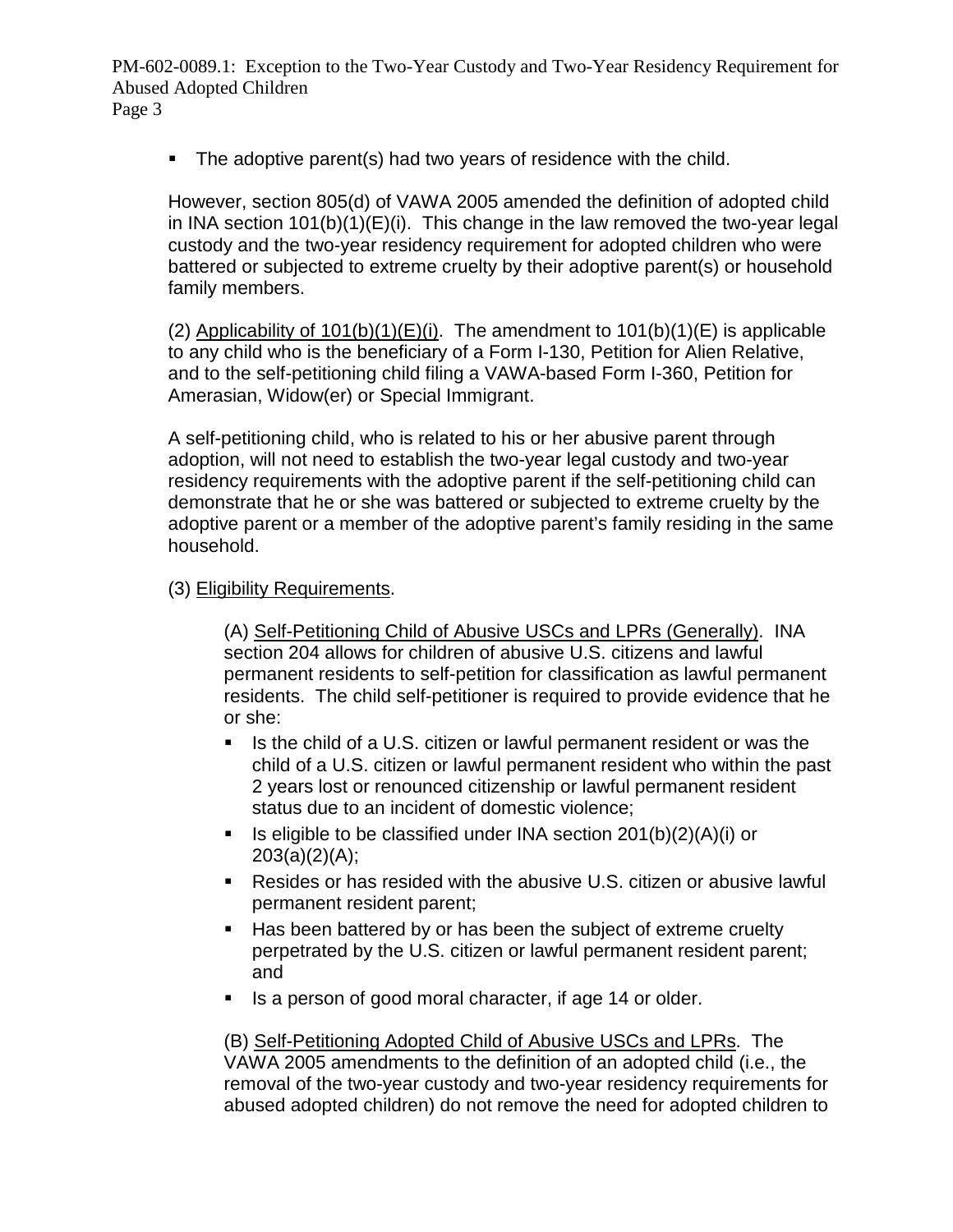> establish all other requirements for self-petitioning children under INA section 204. The self-petitioning adopted child is required to provide evidence demonstrating that he or she:

- Was legally adopted by a U.S. citizen or lawful permanent resident:
	- Before attaining age 16; or
	- Before attaining age 18 if the child is the birth sibling of another child who was under 16 at the time he or she was adopted by the same adoptive parent;
- Was in the legal custody of the adoptive parent(s) for at least 2 years; or
	- Was battered by or subjected to extreme cruelty perpetrated by the U.S. citizen parent or lawful permanent resident parent or a member of the U.S. citizen's or lawful permanent resident's family residing in the same household;
- Resided with adoptive parent(s) for at least 2 years; or
	- Was battered by or subjected to extreme cruelty perpetrated by the U.S. citizen parent or lawful permanent resident parent or a member of the U.S. citizen's or lawful permanent resident's family residing in the same household;
- Resided for some period with the abusive U.S. citizen or abusive lawful permanent resident;
- Was battered by or subjected to extreme cruelty perpetrated by the U.S. citizen parent or lawful permanent resident parent; and
- Is a person of good moral character, if age 14 or older.

(4) Filing from Outside the United States. There is no statutory requirement that a self-petitioning adopted child be living in the United States at the time the selfpetition is filed. The filing requirements found in INA sections 204(a)(1)(A)(v) and 204(a)(1)(B)(iv) relating to a self-petitioning spouse, intended spouse, or child living abroad of a U.S. citizen or lawful permanent resident shall be applicable to self-petitions filed by an abused adopted child. A self-petitioning adopted child living abroad at the time of filing the self-petition may file Form I-360 if the:

- Abuser is an employee of the U.S. government,
- Abuser is a member of the uniformed services, or
- Self-petitioning child was subjected to battery or extreme cruelty in the United States.

(5) Late-filing After Age 21. The provisions of INA section 204(a)(1)(D)(v) which provide continued eligibility to file as a self-petitioning child after attaining age 21 until age 25, if the abuse was one central reason for the delay in filing, shall be applicable to self-petitions filed by an abused adopted child. For guidance relating to the late-filing provisions, please see the September 6, 2011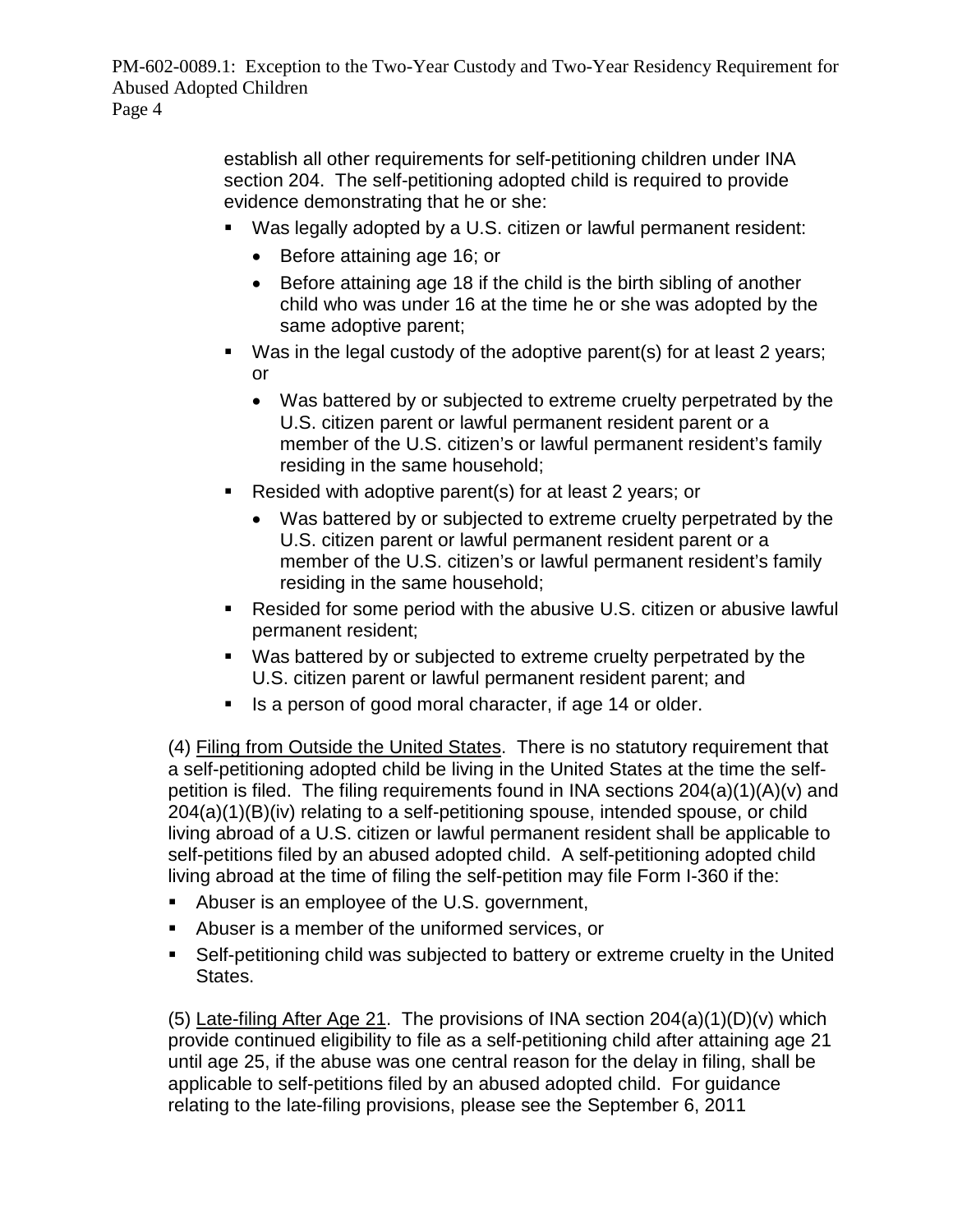memorandum entitled: *Continued Eligibility to File for Child VAWA Self-Petitioners After Attaining Age 21; Revisions to Adjudicator's Field Manual (AFM) Chapter 21.14 (AFM Update AD07-02), PM-602-0048*.

(6) Evidence.

(A) Standard of Proof. The standard of proof applied in the adjudication of a self-petition filed by an abused adopted child is "preponderance of the evidence." This evidentiary standard is met if the self-petitioning child submits sufficient evidence to establish that the facts of the case are more likely true than not true.

(B) Evidentiary Requirements for a Self-Petitioning Abused, Adopted Child.

- (i) Evidence to establish the self-petitioning child qualifies as the adopted child of a U.S. citizen or lawful permanent resident must include:
	- Evidence of adoption. Such evidence may include a copy of the legal adoption decree, issued by the appropriate civil authority, or other relevant credible evidence of the selfpetitioning child's legal relationship to the abuser, and should be submitted with the Form I-360. If a copy of the legal adoption decree is unavailable, the self-petitioning adopted child should provide any other credible evidence to demonstrate that a legal adoption took place.
	- Evidence to show 2 years of legal custody and 2 years of residence with the adoptive parent or evidence of being subjected to battery or extreme cruelty perpetrated by the U.S. citizen or lawful permanent resident parent or perpetrated by a member of that parent's family residing in the same household.
	- Evidence of the abuser's U.S. citizenship or lawful permanent resident status, such as a birth certificate or green card.
- (ii) Evidence of the period of shared residence with the abusive parent may include, but is not limited to the following:
	- **Employment records, school records, hospital or medical** records, rental records;
	- **Insurance policies; or**
	- Affidavits or any other type of relevant credible evidence of residency.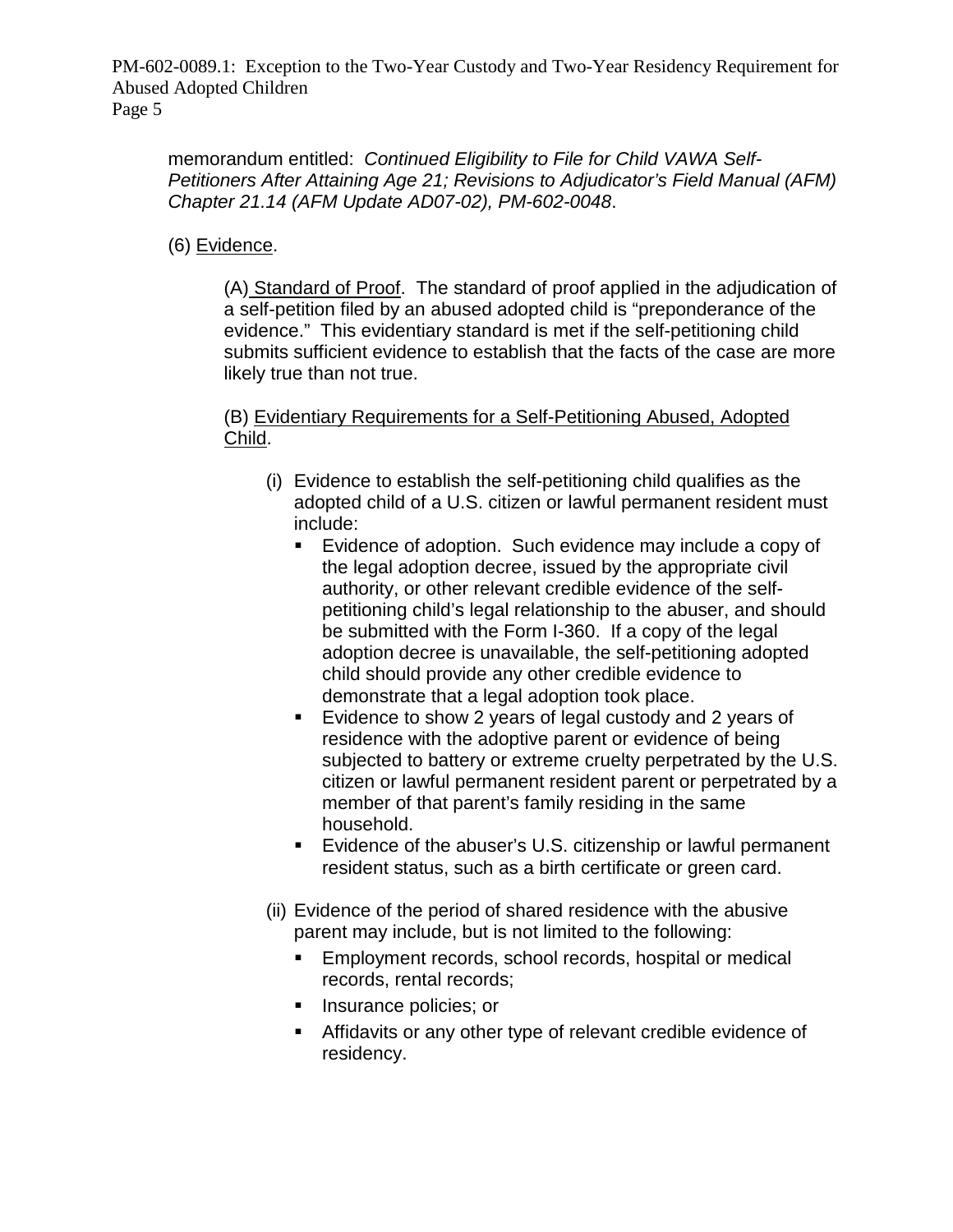- (iii) Evidence that the child was battered or subjected to extreme cruelty perpetrated by the U.S. citizen or lawful permanent resident parent may include, but is not limited to, the following:
	- Reports and affidavits from: police, judges, court officials, medical personnel, counselors, social workers, or other social service agency personnel, or school officials;
	- **Evidence that the child was placed in a shelter for the abused** or in foster care or state custody as a result of removal from a home due to abuse;
	- Photographs of injuries accompanied by affidavits from witnesses, if possible;
	- A statement from the child or other competent individual describing the battery or extreme cruelty in the child's relationship with the adoptive parent; or
	- **Similar evidence showing the abusive parent perpetrated such** acts against another immediate family member in the household to which the child was a witness or was adversely impacted by the behavior.
- (iv)Evidence of good moral character if the adopted child is age 14 or older. A good moral character determination will be made on a case-by-case basis, taking into account the provisions of INA section 101(f) and the general standards of the community. Evidence of good moral character may include, but is not limited to the following:
	- The self-petitioner's affidavit of good moral character, accompanied by a local police clearance or a state-issued criminal background check from each locality or state in the United States in which the self-petitioner has resided for six or more months during the three year period immediately preceding the filing of the self-petition.
		- Self-petitioners who lived outside of the United States should submit similar clearances or background checks issued by the appropriate authority in the foreign country in which he or she resided for six or more months during the three year period immediately preceding the filing of the self-petition.
	- If the types of clearances listed above are not available, the self-petitioner may include an explanation and submit any other credible and relevant evidence with his or her affidavit.

(C) Consideration of Evidence. Officers will consider all relevant, credible evidence when making a determination regarding claims to all eligibility